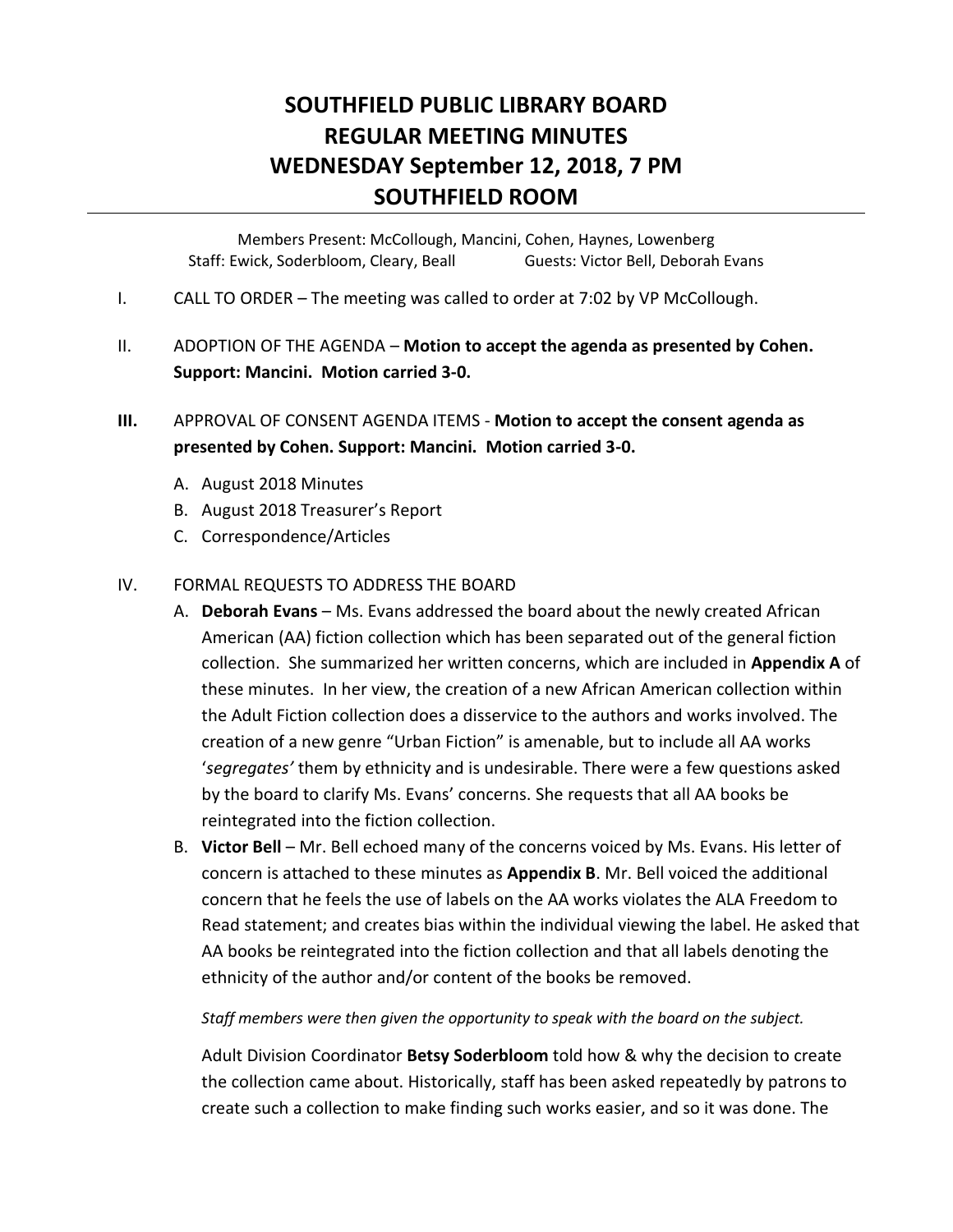labeling has been done for over 20 years, beginning with identifying dots and more recently with African American labels from a vendor. She stressed that the creation of this collection was in response to patron requests. Her written information is contained in **Appendix C**.

Adult Librarian Jesse Cleary also spoke about how previous libraries for which he has worked have successfully created such collections and seen circulation rates rise.

The board thanked all the speakers and told them that a response would be given to all of them after deliberation and discussion of the issues.

## V. REPORTS

A. Director's Report – Ewick noted that much of the roof will need to be replaced in the next 4-6 years, with an estimated cost of \$250,000. With dwindling external funds, he will be examining additional sources of revenue. Mr. Lowenberg suggested a focus on increasing the amount paid by Lathrup Village. They are paying 1 mill, whereas Southfield residents pay 2.8 mills. If the amounts were the same, there would be an increase of almost \$200,000 per annum. Ewick will speak with Lathrup's Mayor about how to proceed. Mr. Cohen asked about the feasibility of a regional income tax, but Mr. Lowenberg felt that would be a difficult task.

Ewick also presented for review a draft email to be sent to City Officials about the Library's planned expansion of hours. Mr. Cohen noted that the Orthodox Jewish community would be better served if the library were open on Thursday nights. Ewick will review with the management team and bring a revised draft next month.

#### **Personnel:**

- Our new librarians are all working out splendidly
- Technology Systems Administrator position has not been posted
- We are trying to reclassify two positions in the Tech division as the duties of the jobs have changed radically with the advances in the field

**Building Projects:** Projects in process at this time:

- Carpet City Purchasing office is working on a Request for Bids. (LBA)
- Audio/Visual upgrade City Purchasing office is working on a Request for Bids
- Fire Panel Contacted National Time & Signal to begin process.
- Roof Repairs coming before fall, cost is approximately \$2,000
- Security Camera upgrade to be paid through LBA, in process
- Plumbing upgrade hope to install touchless toilets/sinks in process

#### **Programming Report**

Coming Attractions:

- $\bullet$  Urban Fiction Book Club 9/5, 10/3, 11/7 at 7
- Story Time continues on Tuesdays & Thursdays
- Manic Maker Mondays begin 9/24